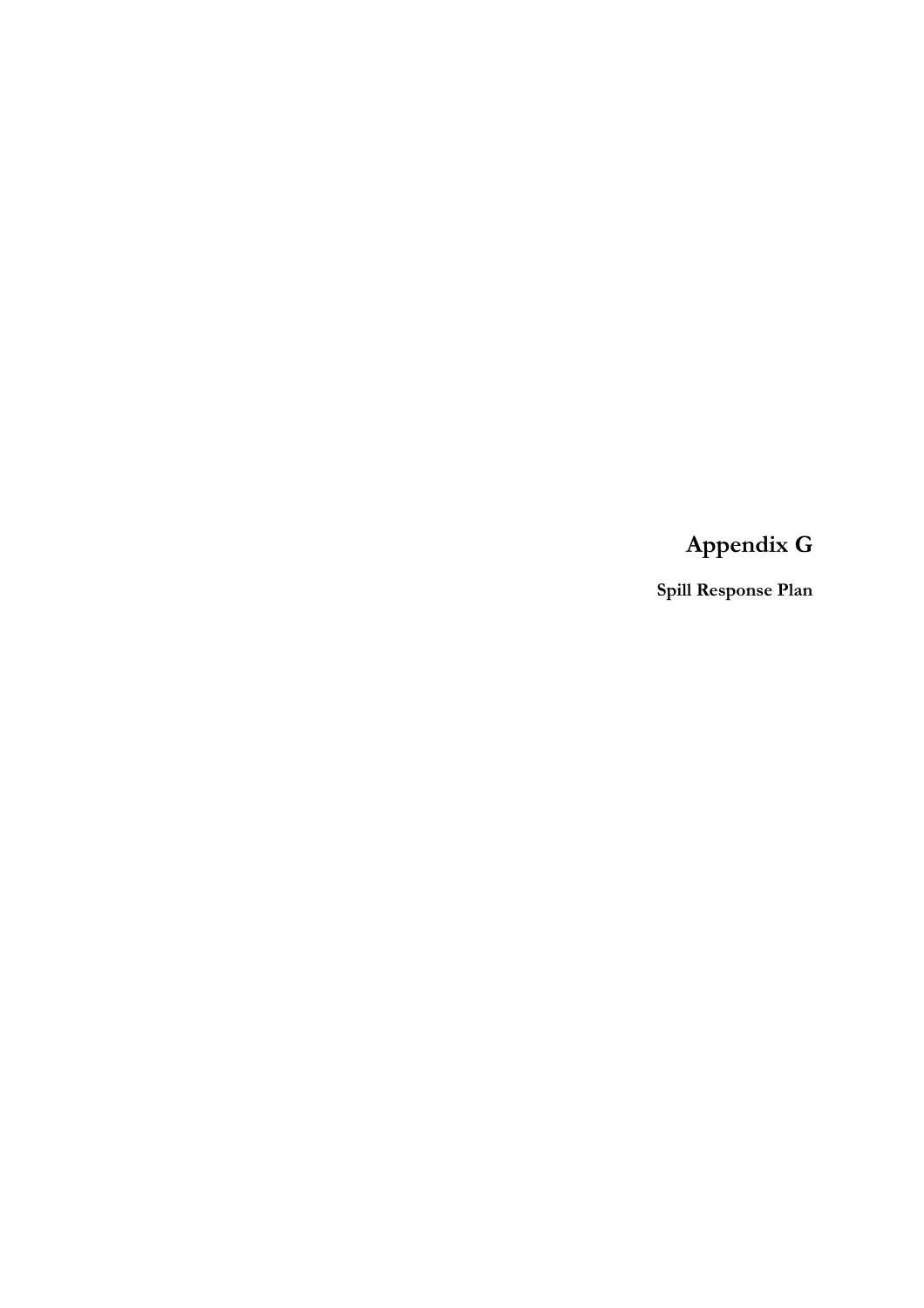Striker A.B.N. 86 009 153 119

# **KIMBERLEY DIAMOND PROJECT**

# **SPILL RESPONSE PLAN**

# **JANUARY 2002**

| Document Title:     | SPILL RESPONSE PLAN (SRP)     |  |    |              |       |  |          |  |
|---------------------|-------------------------------|--|----|--------------|-------|--|----------|--|
| Document No:        | STR-SRP-PER-APP-G<br>Copy No: |  |    |              |       |  |          |  |
| Type: (Tick box)    | Controlled                    |  |    | Uncontrolled |       |  |          |  |
| Revision (Tick box) | А:                            |  | В: |              | C:    |  | For Use: |  |
| Authorised:         |                               |  |    |              | Date: |  |          |  |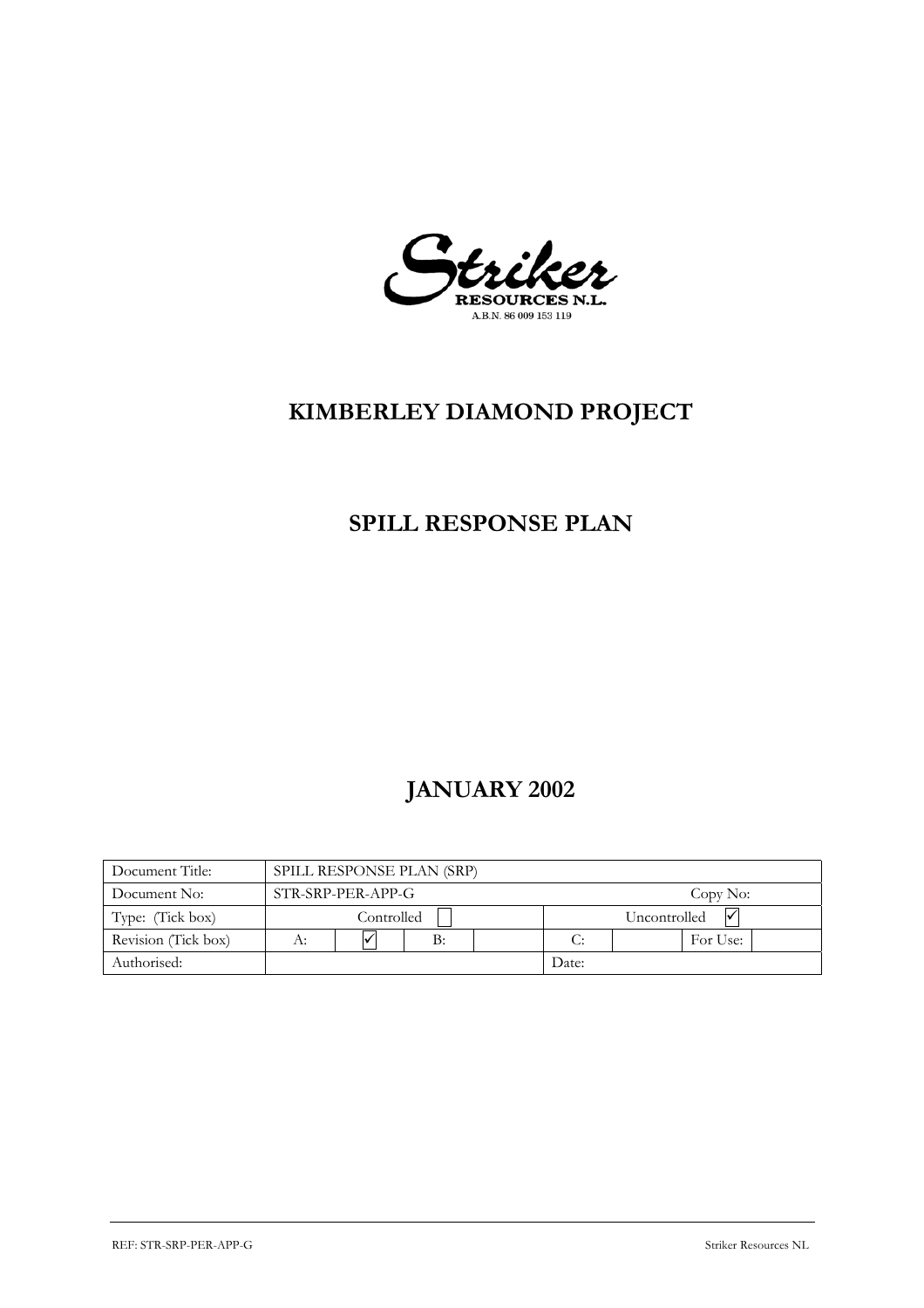**`**

## **FORWARD**

The Spill Response Plan was developed by Riverside Marine for Gulf Freight Services - NT for use at their Darwin Base and Client sites. The Plan recognises the need for close consultation between the operator of the supply vessel supporting the diesel transfer operation and its Master and crew and Striker Resources personnel at the shore facility. The Plan should be read in conjunction with its sister document the Shipboard Oil Pollution Emergency Plan. This is an uncontrolled document.

#### **REFERENCE DOCUMENTS**

Dangerous Goods Information Material Safety Data Sheets Emergency Phone Numbers Proforma GFS Spill Report Form :- 3.001 WA Transport – Oil Spill Contingency Plan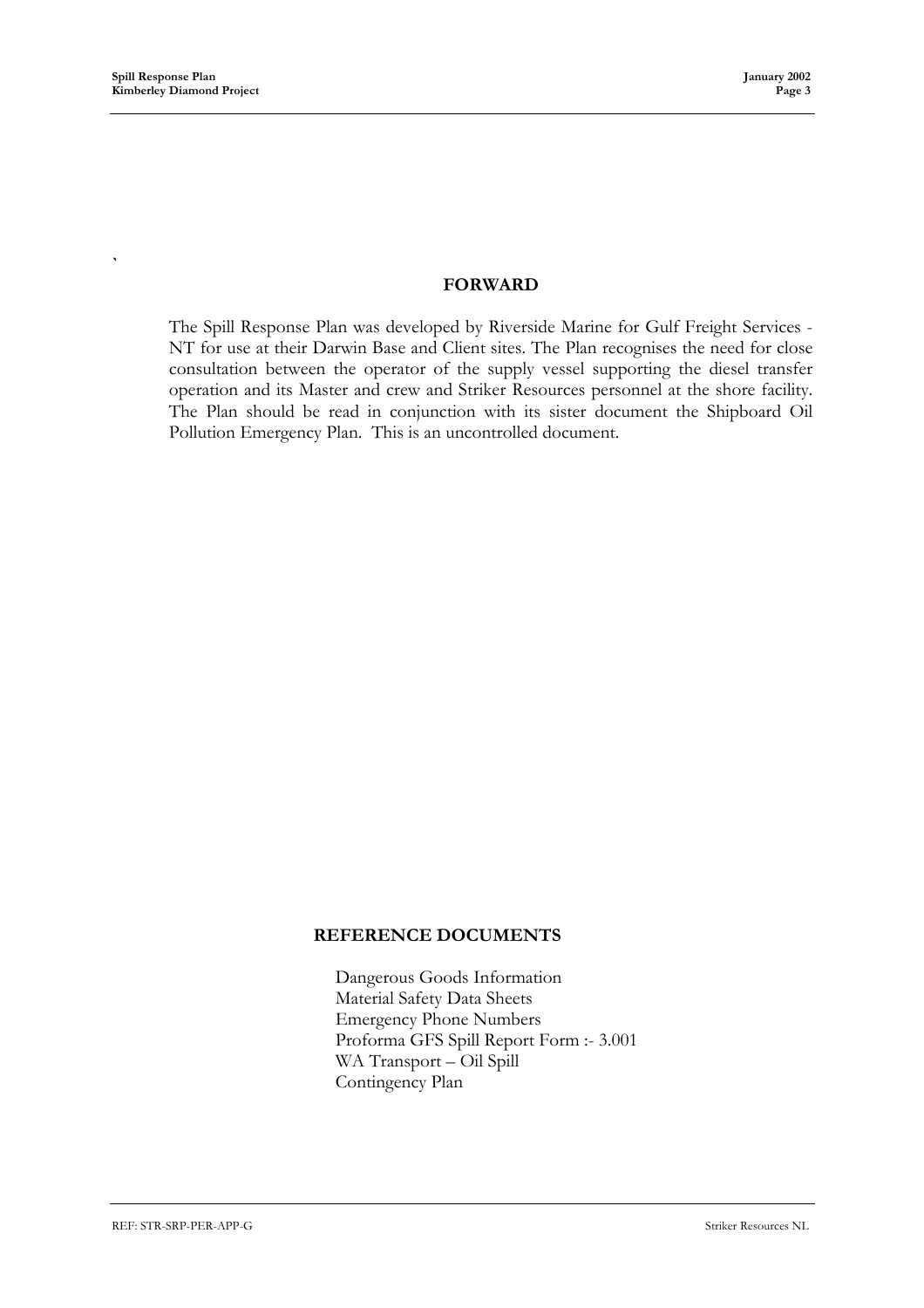#### **Procedure Title SPILL RESPONSE PLAN FIRST POINT OF CONTACT AND RESPONSE TO AN INCIDENT.**

| Procedure No                                 | Depot - 3.001                                                                                    |              |  |  |  |
|----------------------------------------------|--------------------------------------------------------------------------------------------------|--------------|--|--|--|
| <b>Responsible Person</b>                    | <b>ALL PERSONNEL</b>                                                                             |              |  |  |  |
| The Managing Director -                      | Mr Hume Campbell, is the first point of contact in an emergency<br>situation.<br>In his absence, |              |  |  |  |
| Mr Ian Thomson is the next point of contact. |                                                                                                  |              |  |  |  |
| Managing Director:                           | Business hours                                                                                   | 07 3358 2122 |  |  |  |
|                                              | After hours                                                                                      | 07 3720 8872 |  |  |  |
|                                              | Mobile                                                                                           | 0418 660 296 |  |  |  |
| Mr Ian Thomson                               | Business hours                                                                                   | 07 3358 2122 |  |  |  |
|                                              | After hours                                                                                      | 07 3378 3589 |  |  |  |
|                                              | Mobile                                                                                           | 0418 739 693 |  |  |  |
| Striker Resources NL                         | Business hours                                                                                   | 08 9161 4021 |  |  |  |
| Project Manager                              | Satphone                                                                                         | 0145 110 417 |  |  |  |

The undermentioned questions will need to be answered:

- 1. Name of vessel or depot
- 2. Position (Barge site or name of port and berth number name)
- 3. Brief details of incident including date and time
- 4. Injuries or Death?

Beta Creek Camp

- 5. Status of fuel aboard
- 6. What assistance is required
- 7. Who else has been notified or requires to be notified
- 8. Name, flag and type of any other involved vessel, and cargo aboard that vessel
- 9. Any pollution-type-quantity; who notified (in use authorities must be notified within 30 minutes of the incident).
- 10. Prevailing weather at location and forecast
- 11. Name of person making the initial report and (if applicable) their contact phone number

Finally - if practical, schedule a mutually agreeable time to reconnect the caller, ie. Call back in 30 minutes and establish by what means communication will be: VHF – Mobile, Satphone, etc.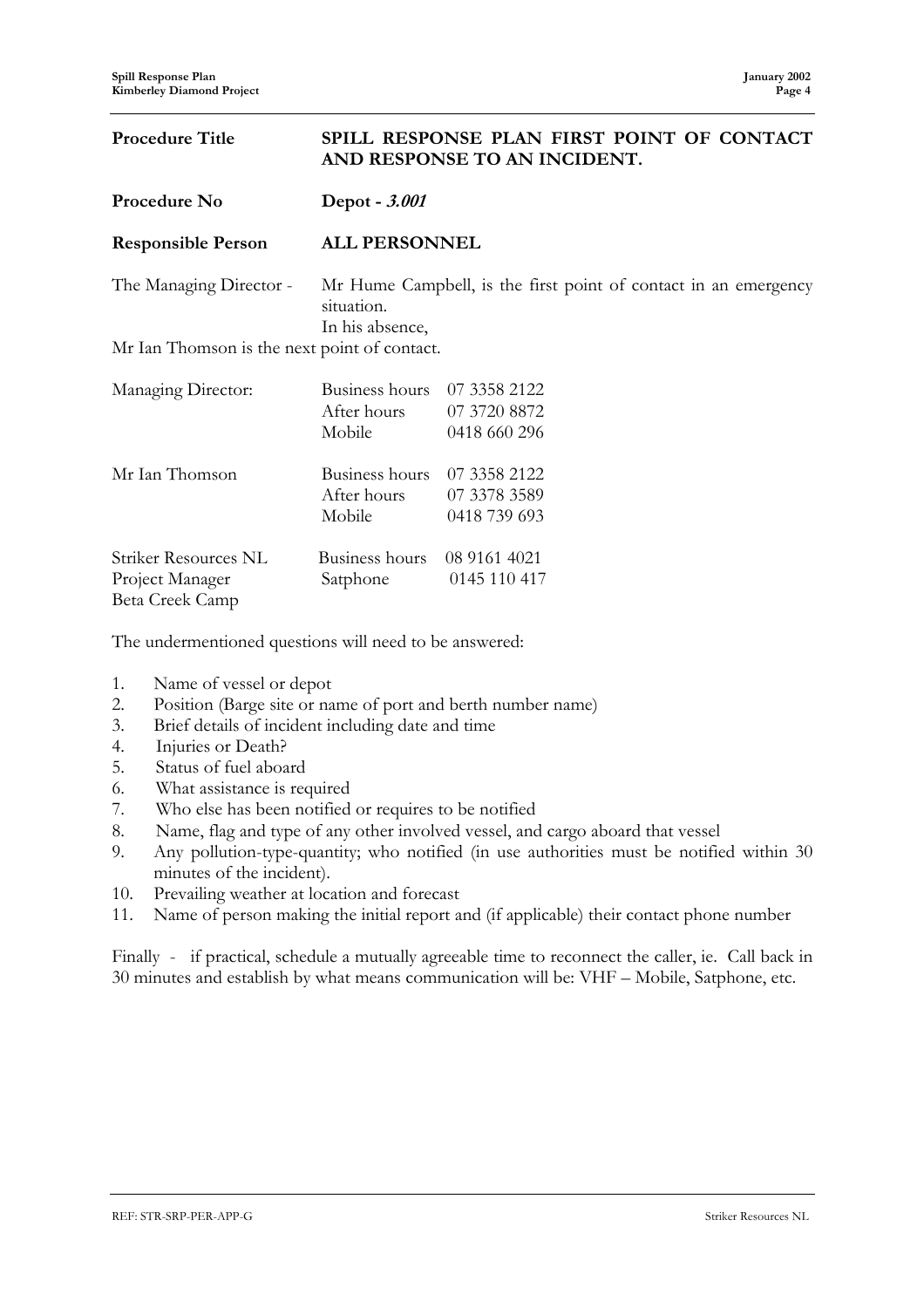**Procedure Title HYDROCARBON SPILL IN YARD/LAYDOWN/ROAD**

#### Procedure No Depot - 3.002

**Responsible Person Depot Supervisor / Darwin Manager / Striker Project Manager**

#### **PREPARATION:**

- 1. Material Safety Data Sheets detailing safety procedures to be followed
- 2. PPE's including breathing apparatus if required
- 3. Absorbent material and / or sand to form a containing barrier around the spill
- 4. Plastic shovel or method for moving the material and absorbent matter
- 5. Drums or Containers to hold the contaminated material for disposal.
- 6. Additional sand or dirt to prevent the spill from reaching the water
- 7. Phone numbers of Emergency Services including Ambulance and Fire Brigade
- 8. Pro forma report form for Brisbane Office 3.001

### **ACTION:**

- 1. The source of the spill must be located, material identified and source isolated to prevent further spill.
- 2. Assessment of the spill size, source and material to ensure Depot personnel can handle the spill
- 3. Any staff not required for the clean up must be relocated to a safe area where necessary
- 4. Any material not necessary for control of the spill must be relocated away from the spill to allow a clear and unhindered area of operation
- 5. Care should be taken in movement of materials and machinery to ensure no sparks are generated.
- 6. Appropriate Personal Protective Equipment must be used including breathing apparatus
- 7. The spill should be contained in as small an area as possible by use of absorbent material or sand.
- 8. Every effort should be carried out to ensure the spill does not reach the storm water drains or the water.
- 9. Barriers or dams must be set up in the open drains if the spill cannot be contained on the open ground
- 10. If awaiting external assistance the above items should be enacted provided the safety of the operator can be assured
- 11. The spill should be contained within the barriers where it may be scooped up or absorbed into appropriate material and then picked up and placed in containers for disposal as contaminated material
- 12. Brisbane Office must be notified verbally of proceedings as soon as possible form 3.001
- 13. An incident report form must be completed and sent to Brisbane Office
- 14. Dispose of material as contaminated material

#### **TRAINING:**

In consultation with Depot Manager. Knowledge and use of Personal Protective Equipment.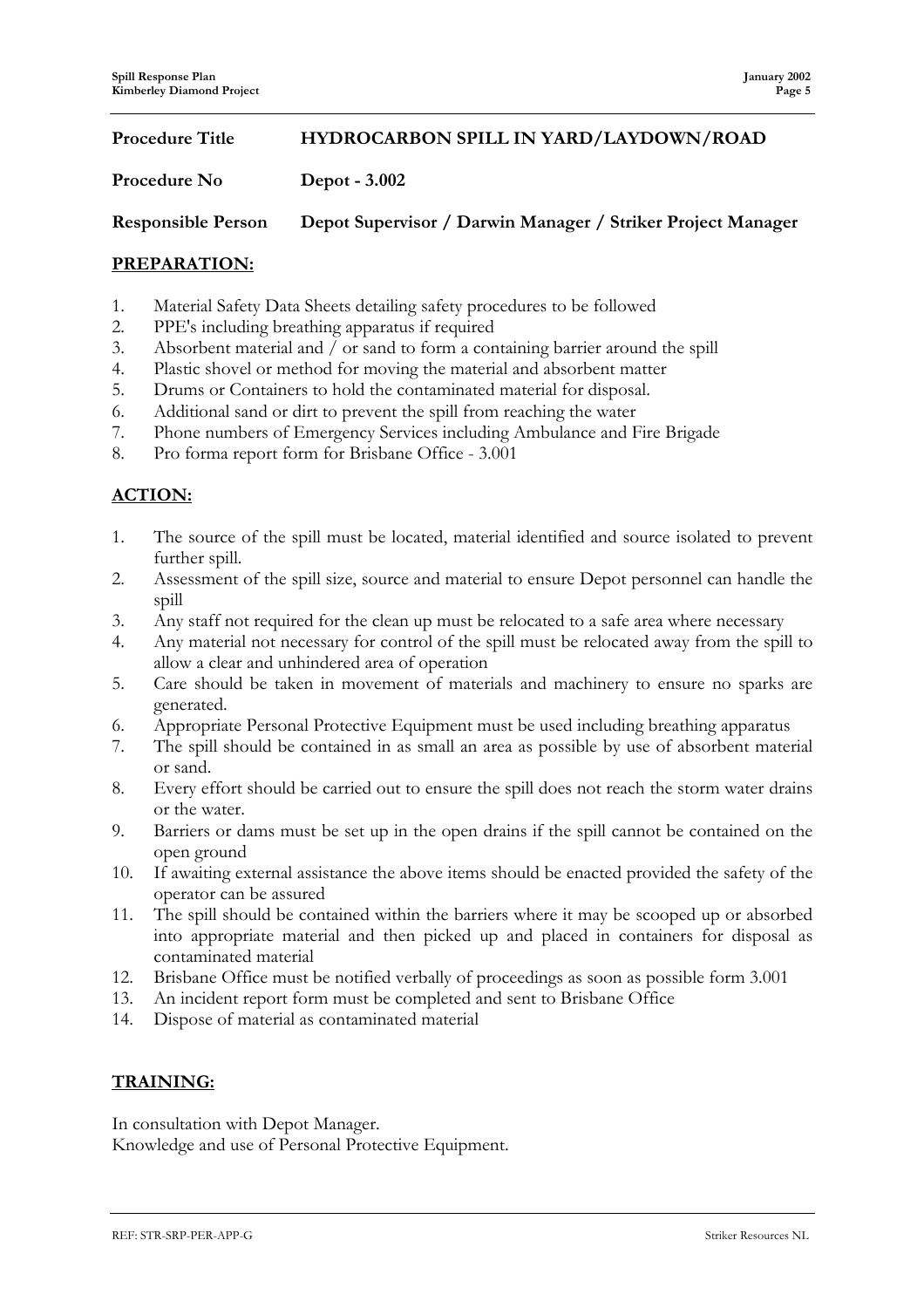| <b>Procedure Title</b>    | <b>HYDROCARBON SPILL IN WATER.</b>                                                            |
|---------------------------|-----------------------------------------------------------------------------------------------|
| Procedure No              | Depot - 3.003                                                                                 |
| <b>Responsible Person</b> | Darwin Manager / Depot Supervisor/Master of the<br>Vessel/Refueller / Striker Project Manager |

#### **PREPARATION:**

- 1. Material Safety Data Sheets detailing safety procedures to be followed
- 2. PPE's including breathing apparatus if required
- 3. Absorbent material and / or booms to form a containing barrier around the spill
- 4. Shovel, scoops or buckets for removing of the material and absorbent matter
- 5. Drums or Containers to hold the contaminated material for disposal.
- 6. Additional booms or absorbent material to prevent the spill from spreading
- 7. Phone numbers of Emergency Services including Ambulance, Fire Brigade and Port Authority
- 8. Pro forma report form for Brisbane Office:- 3.001

### **ACTION:**

- 1. The source of the spill must be located, material identified and source isolated to prevent further spill.
- 2. Assessment of the spill size, source and material to ensure Depot personnel can handle the spill
- 3. If the spill is: large, beyond staff capabilities or resources, or uncontrollable Brisbane Office must be notified immediately as per schedule "a". The Port Authority, and Emergency response Group must be notified
- 4. Any staff not required for the clean up must be relocated to a safe area where necessary
- 5. Any material not necessary for control of the spill must be relocated away from the spill to allow a clear and unhindered area of operation
- 6. Care should be taken in movement of materials and machinery to ensure no sparks are generated.
- 7. Appropriate Personal Protective Equipment must be used including breathing apparatus
- 8. The spill should be contained in as small an area as possible by use of absorbent booms and material.
- 9. If awaiting external assistance the above items should be enacted provided the safety of the operator can be assured
- 10. The spill should be contained within the booms / barriers where it may be scooped up or absorbed into appropriate material and then picked up and placed in containers for disposal as contaminated material
- 11. Dispersal material may be sprayed on the spill if required.
- 12. Aeration and agitation of the spill material may assist in evaporation and dispersal of the spill
- 13. Brisbane Office must be notified verbally of proceedings as soon as possible :- 3.001
- 14. An incident report form must be completed and sent to Brisbane Office
- 15. Dispose of material as contaminated material

#### **TRAINING:**

In consultation with Depot Manager. Knowledge and use of Personal Protective Equipment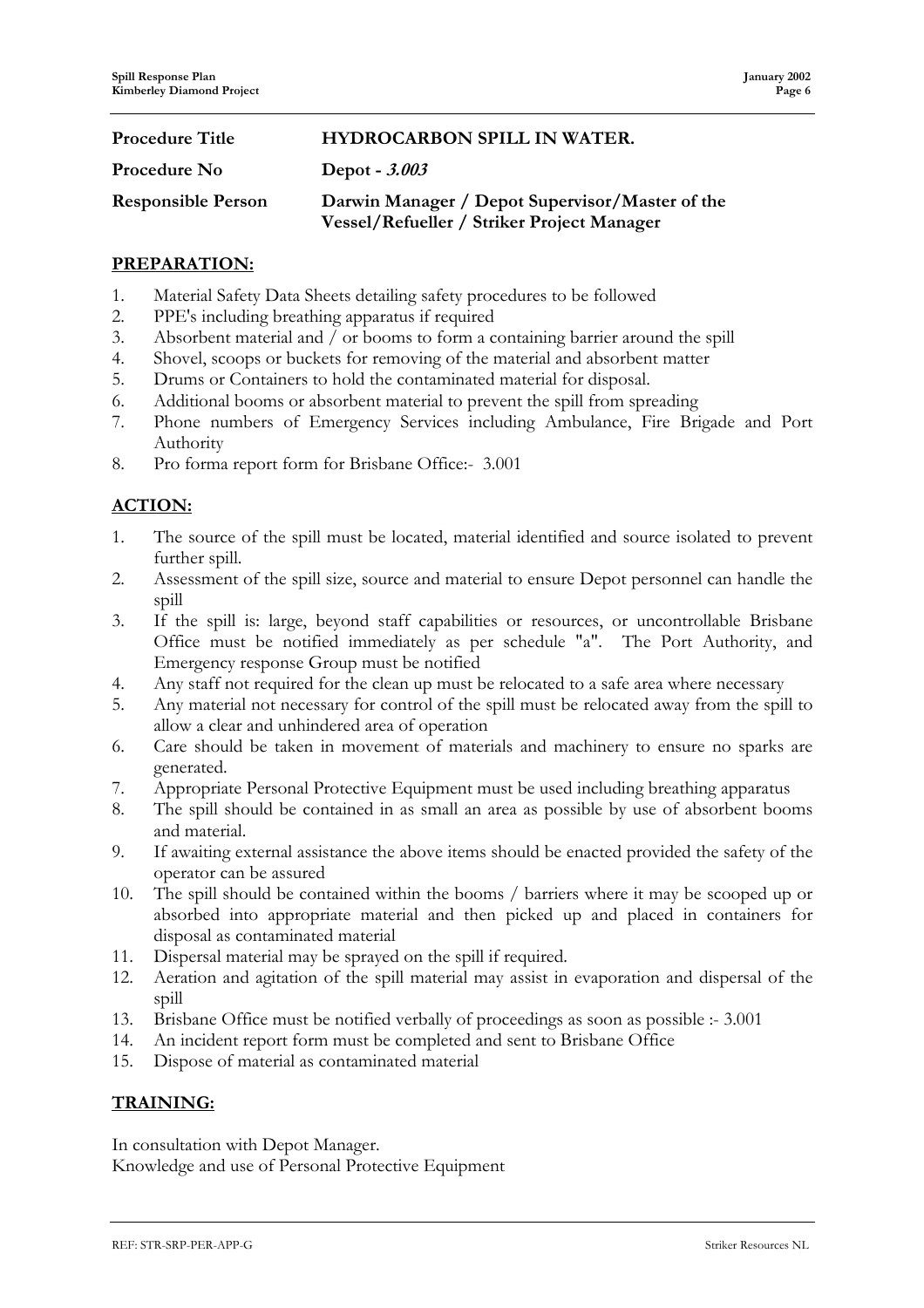| <b>Procedure Title</b>    | <b>CHEMICAL SPILL IN YARD / LAYDOWN / ROAD</b> |
|---------------------------|------------------------------------------------|
| Procedure No              | Depot - 3.004                                  |
| <b>Responsible Person</b> | Darwin Manager / Striker Project Manager       |

#### **PREPARATION:**

- 1. Material Safety Data Sheets detailing safety procedures to be followed
- 2. PPE's including breathing apparatus and footwear as required
- 3. Absorbent material and / or sand to form a containing barrier around the spill
- 4. Shovel or method for moving the material and absorbent matter
- 5. Plastic drums or containers to hold the contaminated material for disposal.
- 6. Additional sand or dirt to prevent the spill from reaching the water
- 7. Phone numbers of Emergency Services including Ambulance and Fire Brigade
- 8. Pro forma report form for Brisbane Office :- 3.001

# **ACTION:**

- 1. The source of the spill must be located, material identified and source isolated to prevent further spill.
- 2. Assessment of the spill size, source and material to ensure Depot personnel can handle the spill
- 3. Any staff not required for the clean up must be relocated to a safe area where necessary
- 4. Any material not necessary for control of the spill must be relocated away from the spill to allow a clear and unhindered area of operation
- 5. Care should be taken in movement of materials and machinery to ensure no cross contamination of chemical reactive materials causing greater damage or explosion occurs; eg: acids and alkalis.
- 6. Appropriate Personal Protective Equipment must be used including breathing apparatus and footwear
- 7. The spill should be contained in as small an area as possible by use of absorbent material or-sand.
- 8. Every effort should be carried out to ensure the spill does not reach the storm water drains or the water.
- 9. Barriers or dams must be set up in the open drains if the spill cannot be contained on the open ground
- 10. If awaiting external assistance the above items should be enacted provided the safety of the operator can be assured
- 11. The spill should be contained within the barriers where it may be scooped up or absorbed into appropriate material and then picked up and placed in containers for disposal as contaminated material
- 12. Brisbane Office must be notified verbally of proceedings as soon as possible:- 3.001
- 13. An incident report form must be completed and sent to Brisbane Office as soon as possible
- 14. Dispose of material as contaminated material

#### **TRAINING:**

In consultation with Depot Manager. Knowledge and use of Personal Protective Equipment Dangerous Goods Course Knowledge of Material Safety Data Sheets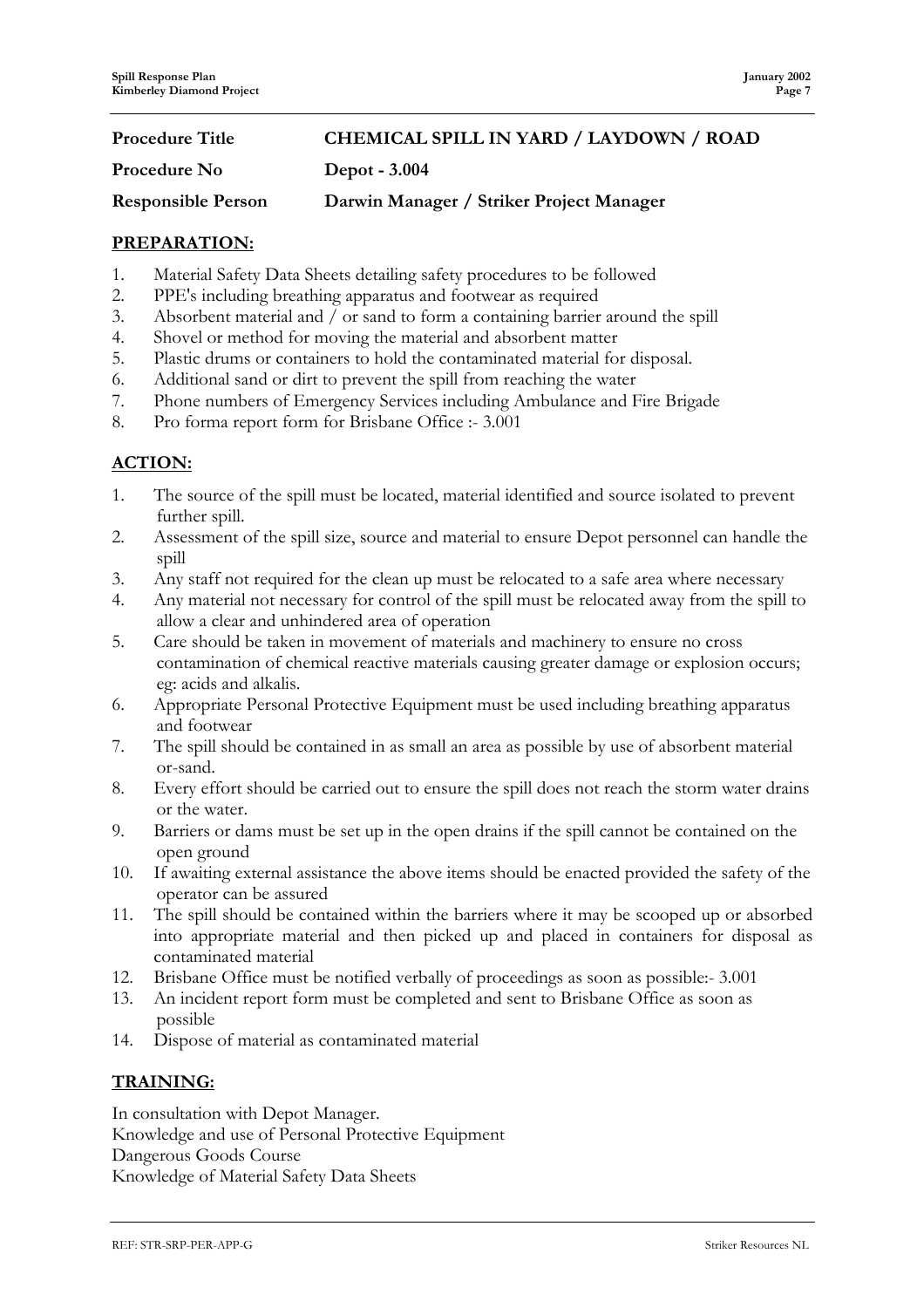# **Procedure Title CHEMICAL SPILL IN WATER.** Procedure No Depot -  $3.005$ **Responsible Person Darwin Manager/ Depot Supervisor/ Striker Project Manager**

#### **PREPARATION:**

- 1. Material Safety Data Sheets detailing safety procedures to be followed
- 2. PPE's including breathing apparatus and footwear as required
- 3. If shallow water and the spill can be contained by dams or absorbent material or sand to form a containing barrier around the spill; this work must be carried out
- 4. Shovel or method for moving the material and absorbent matter
- 5. Drums or containers to hold the contaminated material for disposal.
- 6. Phone numbers of Emergency Services including Ambulance and Fire Brigade
- 7. Pro forma report form for Brisbane Office:- 3.001

### **ACTION:**

- 1. The source of the spill must be located, material identified and source isolated to prevent further spill.
- 2. Assessment of the spill size, source and material to ensure Depot personnel can handle the spill
- 3. If the spill is: large, beyond staff capabilities or resources, or uncontrollable Brisbane Office must be notified immediately as per schedule "a". The Port Authority, and Emergency response Group must be notified
- 4. Any staff not required for the clean up must be relocated to a safe area where necessary
- *5.* Any members of the Public must be kept out of the water in the immediate area and immediately upstream and downstream of the spill
- 6. Any material not necessary for control of the spill must be relocated away from the spill to allow a clear and unhindered area of operation
- 7. Care should be taken in movement of materials and machinery to ensure no cross contamination of the chemical
- 8. Appropriate Personal Protective Equipment must be used including breathing apparatus and footwear
- 9. If possible the spill should be contained in a small area by use of absorbent booms and material.
- 10. If awaiting external assistance the above items should be enacted provided the safety of the operator can be assured
- 11. Where possible the spill should be contained within the booms / barriers/dams where it may be scooped up or absorbed into appropriate material and then picked up and placed in containers for disposal as contaminated material
- 12. Dispersal material may be sprayed on the spill if required.
- 13. Depending on the spill size dilution by the water may be the best means of preventing further damage
- 14. Brisbane Office must be notified verbally of proceedings as soon as possible:- 3.001
- 15. An incident report form must be completed and sent to Brisbane Office
- 16. Dispose of material as contaminated material

#### **TRAINING:**

In consultation with Depot Manager. Knowledge and use of Personal Protective Equipment Dangerous Goods Course Knowledge of Material Safety Data Sheets